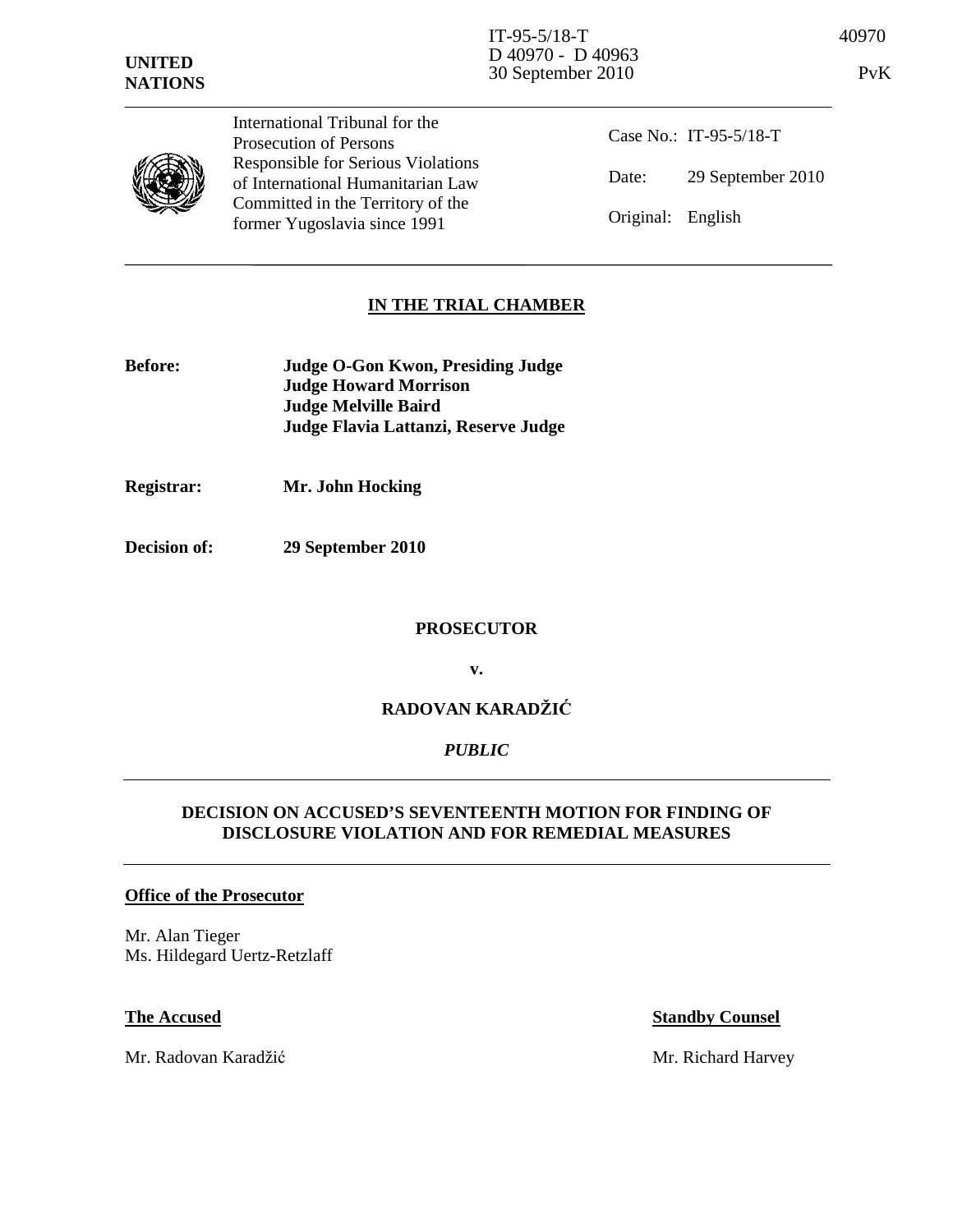**THIS TRIAL CHAMBER** of the International Tribunal for the Prosecution of Persons Responsible for Serious Violations of International Humanitarian Law Committed in the Territory of the former Yugoslavia since 1991 ("Tribunal") is seised of the Accused's "Seventeenth Motion for Finding of Disclosure Violation and for Remedial Measures", filed publicly with confidential Annexes on 10 September 2010 ("Seventeenth Motion"), and hereby issues its decision thereon.

### **I. Background and Submissions**

1. In the Seventeenth Motion, the Accused argues that there has been a violation of the Tribunal's Rules of Procedure and Evidence ("Rules") by the Office of the Prosecutor ("Prosecution") in relation to the late disclosure of material to him. Specifically, the Accused alleges violations of Rule 68 of the Rules in connection with the late disclosure of a large batch of documents by the Prosecution on 31 August 2010, even though the documents in question had been provided to the Prosecution in January  $2010<sup>1</sup>$  The Accused notes that this batch comprises a total of 1,072 items amounting to approximately 5,740 pages, which were disclosed by the Prosecution as material which "may fall within the ambit of Rule  $68$ ".<sup>2</sup>

2. The Accused submits that this late disclosure of material violated the Prosecution's obligation under Rule 68 to ensure that such material be disclosed as soon as practicable.<sup>3</sup> He submits that the volume of the material and any practical difficulties faced by the Prosecution in relation to it does not excuse the Prosecution from its obligation to disclose it as soon as it "saw that exculpatory material was contained in the seized items".<sup>4</sup>

3. Having conducted a limited examination of some of the documents disclosed, the Accused points to 13 examples which he submits "reveal vital exculpatory information" as they demonstrate that a number of locations in Sarajevo were legitimate military targets at the time relevant to the Indictment, given the presence and operations of the Army of Bosnian and Herzegovina at those locations.<sup>5</sup>

4. The Accused requests that the Trial Chamber make a finding that the Prosecution has violated Rule 68 by failing to disclose this material as soon as practicable, and requests that the

<sup>1</sup> Seventeenth Motion, para. 2.

 $2^2$  Seventeenth Motion, paras. 3-4.

<sup>3</sup> Seventeenth Motion, para. 14.

<sup>4</sup> Seventeenth Motion, paras. 14-15. The Accused cites *Prosecutor v. Kordi*ć *and* Č*erkez*, Case No. IT-95-14/2-A, Judgement, 17 December 2004, para. 179 ("*Kordi*ć *and* Č*erkez Appeals Judgement*") and *Prosecutor v. Karemera et. al.,* Case No. ICTR-98-44-T, Decision on Joseph Nzirorera's Eleventh Notice of Rule 68 Violation and Motion for Stay of Proceedings, 11 September 2008, para. 19.

<sup>&</sup>lt;sup>5</sup> Seventeenth Motion, paras. 4-11.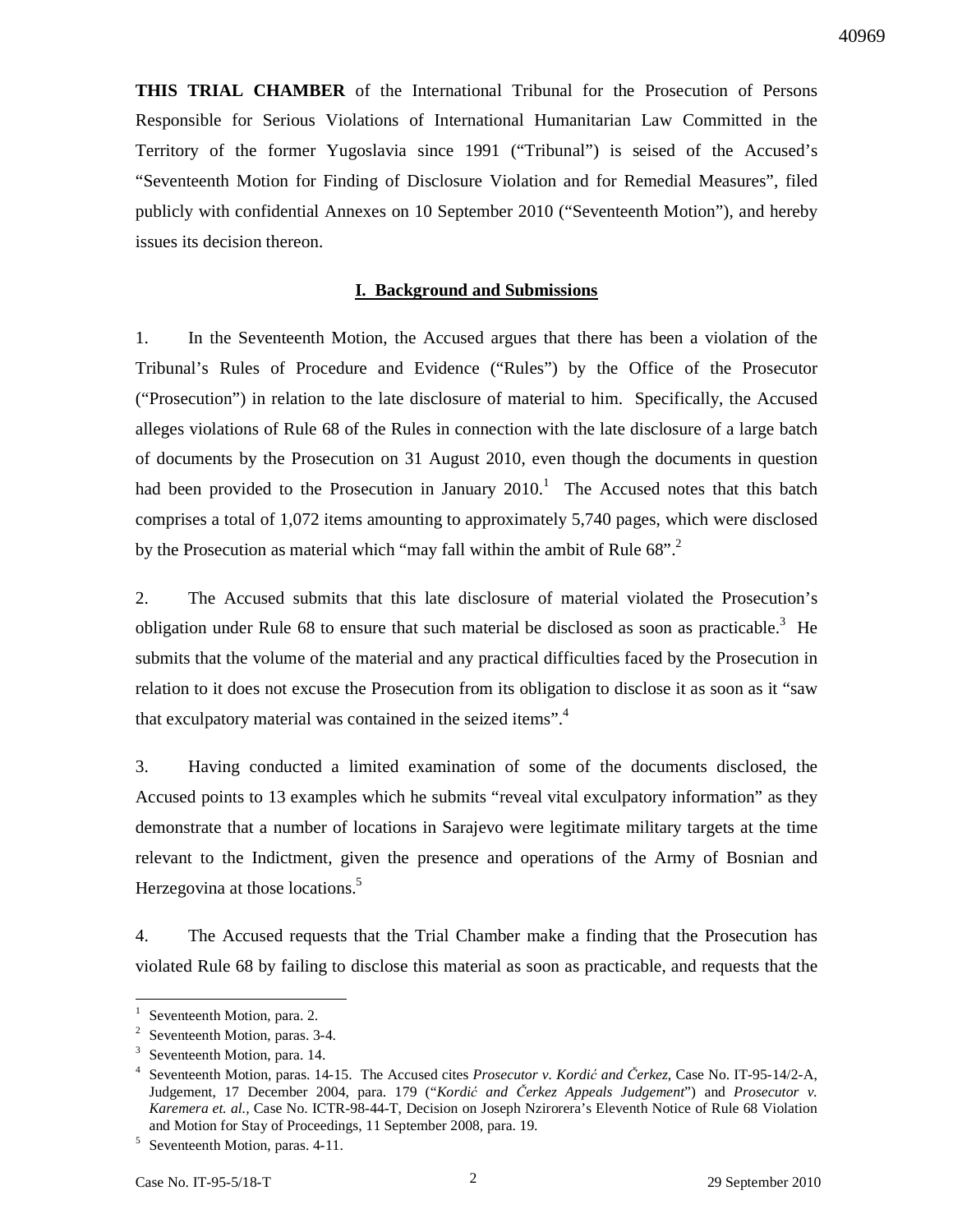proceedings be immediately suspended to allow him and his Defence team to review these documents "prior to calling further prosecution witnesses". <sup>6</sup> The Accused submits that his team would require a period of 12 working days to review this material.<sup>7</sup>

5. On 13 September 2010, the Trial Chamber heard the oral response of the Prosecution to the Seventeenth Motion ("Prosecution's Oral Response"), as well as an oral reply on behalf of the Accused from his legal adviser ("Accused's Oral Reply").<sup>8</sup> The Prosecution's Oral Response suggests that the delay in the disclosure of this material, from when it was seized and provided to the Prosecution to when it was provided to the Accused, was due to the highly fragmented way in which the documents were split on seized hard drives, rendering the process of their review cumbersome and time-consuming, as well as the possibility that the material contained "confidential and potentially privileged information, so that the review of this material had to be kept out of the normal process to ensure the trial teams were not tainted in any way should the material turn out to be privileged in that manner".<sup>9</sup>

6. In the Accused's Oral Reply, the Accused stresses the significance of the material in question and argues that the Prosecution did not comply with its obligations under Rule 68 given its failure to at least alert the Defence of the exculpatory nature of the material.<sup>10</sup> The Accused seeks a finding that the Prosecution violated Rule 68 in failing to disclose the material "as soon as practicable" and submits that "the only remedy that we can think of that would really help us at this stage is to give us time to review the material so that we would be in a position to use it with the upcoming witnesses".<sup>11</sup>

7. Having heard these oral submissions, the Chamber determined that it was in the interests of justice to suspend the hearing of evidence following the testimony of Francis Thomas, for a period of one week, so that the Accused and his team could review this recently disclosed Rule 68 material.<sup>12</sup> The Chamber did not rule, at that time, on the issue of whether the provision of the material in August 2010 amounted to a violation of the Prosecution's Rule 68 obligations, which would be dealt with in due course.

<sup>6</sup> Seventeenth Motion, paras. 16-17.

<sup>7</sup> Seventeenth Motion, para. 18.

<sup>8</sup> Prosecution's Oral Response, T. 6588-T. 6589, 13 September 2010. Accused's Oral Reply, T. 6589.25-T. 6591.7 and T. 6591.14-T. 6592.2, 13 September 2010.

<sup>9</sup> Prosecution's Oral Response, T. 6588, 13 September 2010.

 $10$  Accused's Oral Reply, T. 6590, 13 September 2010.

<sup>&</sup>lt;sup>11</sup> Accused's Oral Reply, T. 6591, 13 September 2010.

 $12$  T. 6593-T. 6594, 13 September 2010. The Chamber originally ordered a suspension of proceedings following the testimony of witness Mulaosmanović-Cehajić, but following submissions made by the parties decided to also hear the testimony of witness Thomas before suspending proceedings until 27 September 2010 (T. 6625-T. 6627, 13 September 2010, T. 6930, 16 September 2010).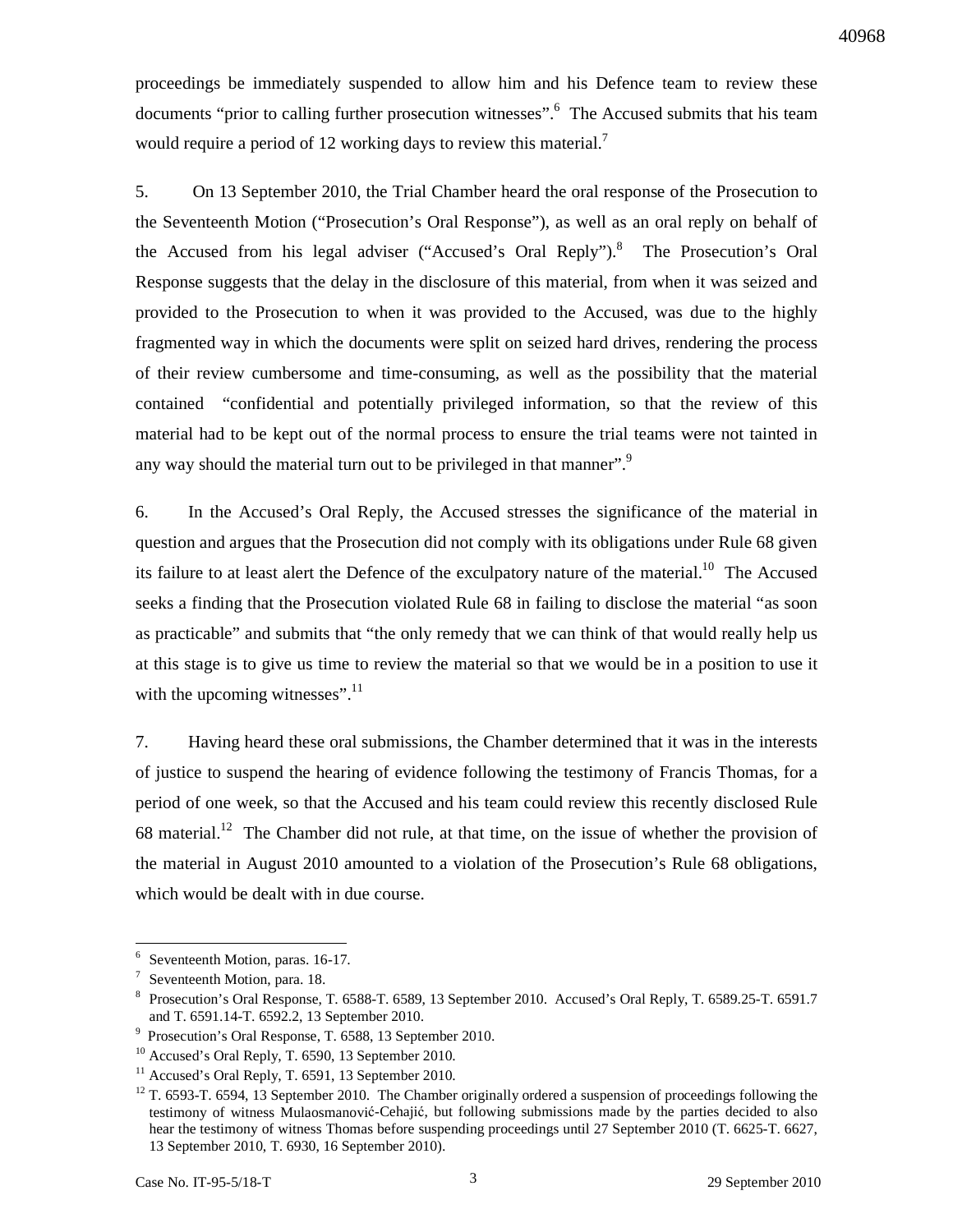8. On 20 September 2010, the Prosecution filed the "Prosecution Response to Seventeenth Motion for Finding of Disclosure Violation and for Remedial Measures" ("Response to the Seventeenth Motion"). It submits that it has complied fully with its Rule 68 disclosure obligations and that the Motion should be dismissed.<sup>13</sup>

9. The Prosecution notes that the material provided to the Accused is divided into two categories, although all of that material was seized by the Serbian Ministry of Interior ("MUP") from the premises of Dragomir Pećanac and Milorad Pelemiš on 2 December 2009. The first category is comprised of material on 11 DVDs ("DVD Material"), whereas the second category is material found on a computer hard drive ("Hard Drive Material").<sup>14</sup> According to the Prosecution, the DVD Material was provided to the ICTY Field Office in Belgrade, by the Serbian MUP, on 21 January 2010, and was subsequently transferred to the Prosecution's Evidence Unit for processing on 28 January  $2010$ <sup>15</sup> The Hard Drive Material was only provided to the ICTY Field Office in Belgrade, by the Serbian MUP, on 9 March 2010, and arrived in The Hague on 23 March  $2010^{16}$ 

10. The Prosecution submits that, unlike Prosecution trial teams in other cases before the Tribunal, which chose to disclose the DVD material in bulk to the accused in those cases, in February 2010, "without reference to a specific Rule…due to the particular circumstances in these cases", the *Karadži*ć Prosecution team carried out a detailed review and assessment prior to disclosure.<sup>17</sup> Following that review, the first batch of 21 Sarajevo-related documents was disclosed under Rule 68 on 16 June 2010, with the remainder disclosed on 31 August  $2010^{18}$ The Prosecution notes that it "would consider disclosing material without detailed prior review and assessment should the Accused indicate this to be his preference".<sup>19</sup>

11. In confidential Appendix A to the Prosecution's Response to the Seventeenth Motion, it outlines the circumstances which delayed the review and subsequent disclosure of both the DVD Material and the Hard Drive Material.<sup>20</sup>

12. On 23 September 2010, the Accused filed a "Request for Leave to Reply: Seventeenth Motion for Finding of Disclosure Violation and for Remedial Measures" ("Request for Leave to

<sup>&</sup>lt;sup>13</sup> Response to the Seventeenth Motion, para. 1.

<sup>&</sup>lt;sup>14</sup> Response to the Seventeenth Motion, paras. 1-2.

<sup>&</sup>lt;sup>15</sup> Response to the Seventeenth Motion, para. 3.

<sup>&</sup>lt;sup>16</sup> Response to the Seventeenth Motion, para. 5.

<sup>&</sup>lt;sup>17</sup> Response to the Seventeenth Motion, paras. 3-4.

<sup>&</sup>lt;sup>18</sup> Response to the Seventeenth Motion, para. 4 and Confidential Appendix B.

<sup>&</sup>lt;sup>19</sup> Response to the Seventeenth Motion, footnote 3.

 $20$  Response to the Seventeenth Motion, paras. 3-5, and Confidential Appendix A.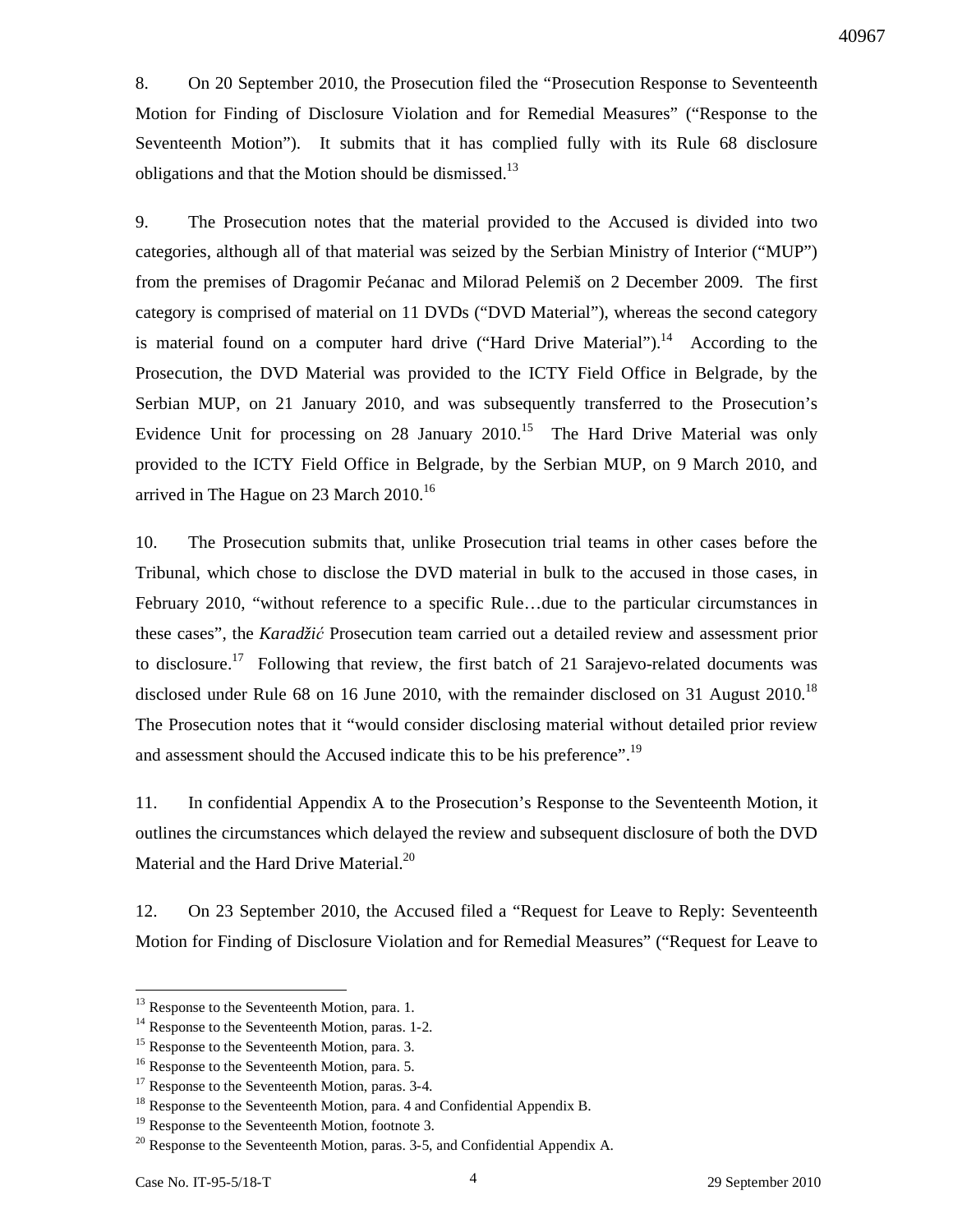Reply"). The Accused sought leave to reply to the Response to the Seventeenth motion so that he could "set forth the scope of the violation" and comment on the Prosecution's explanation for the delay in disclosure.<sup>21</sup> On 27 September 2010, the Trial Chamber denied this request on the basis that it was satisfied that had sufficient information to make an informed decision on the Seventeenth Motion but allowed the Accused to file a table listing the documents disclosed which he claimed amounted to violations of Rule  $68<sup>22</sup>$ 

13. On 27 September 2010, the Accused filed the "Table of Violations: Seventeenth Motion for Finding of Disclosure Violation and for Remedial Measures" ("Disclosure Violation Table"), identifying 96 documents which he submits are "of an exculpatory nature and which represent violations of the prosecution's obligation under Rule  $68"$ .<sup>23</sup>

#### **II. Applicable Law**

14. Rule 68 imposes a continuing obligation on the Prosecution (as soon as practicable) to "disclose to the Defence any material which in the actual knowledge of the Prosecutor may suggest the innocence or mitigate the guilt of the accused or affect the credibility of Prosecution evidence".<sup>24</sup> Material has been considered to affect the credibility of that evidence if "it undermines the case presented by the Prosecution at trial".<sup>25</sup> In order to establish a violation of this obligation by the Prosecution, the Defence must "present a *prima facie* case making out the probable exculpatory or mitigating nature" of the materials in question.<sup>26</sup>

15. The Appeals Chamber has stressed the importance of the Prosecution's obligation to disclose exculpatory material under Rule  $68<sup>27</sup>$  Determining what material should be disclosed under Rule 68 is a facts-based judgement which falls within the discretion and responsibility of the Prosecution.<sup>28</sup> While the general practice of the Tribunal has been to "respect the Prosecution's function in the administration of justice, and the Prosecution's execution of that

<sup>&</sup>lt;sup>21</sup> Request for Leave to Reply, para. 3.

<sup>22</sup> T. 6932 and T. 6935, 27 September 2010.

 $^{23}$  Disclosure Violation Table, para. 3 and Annex A.

<sup>&</sup>lt;sup>24</sup> Decision on the Accused's Motion to Set Deadlines for Disclosure, 1 October 2009 ("Decision on Deadlines for Disclosure"), para 19, citing *Prosecutor v. Blaški*ć, Case No. IT-95-14-A, Judgement, 29 July 2004, para. 267 ("*Blaški*ć *Appeals Judgement*").

<sup>25</sup> *Prosecutor v. Krsti*ć, Case No. IT-98-33-A, Appeals Judgement, 19 April 2004, para. 178 ("*Krsti*ć *Appeals Judgement*").

<sup>26</sup> *Kordi*ć *and* Č*erkez Appeals Judgement,* para. 179.

<sup>27</sup> *Kordi*ć *and* Č*erkez Appeals Judgement*, paras. 183 and 242; *Krsti*ć *Appeals Judgement*, para. 180; and *Blaški*ć *Appeals Judgement*, para. 264.

<sup>28</sup> *Kordi*ć *and* Č*erkez Appeals Judgement*, para. 183; *Blaški*ć *Appeals Judgement*, para. 264.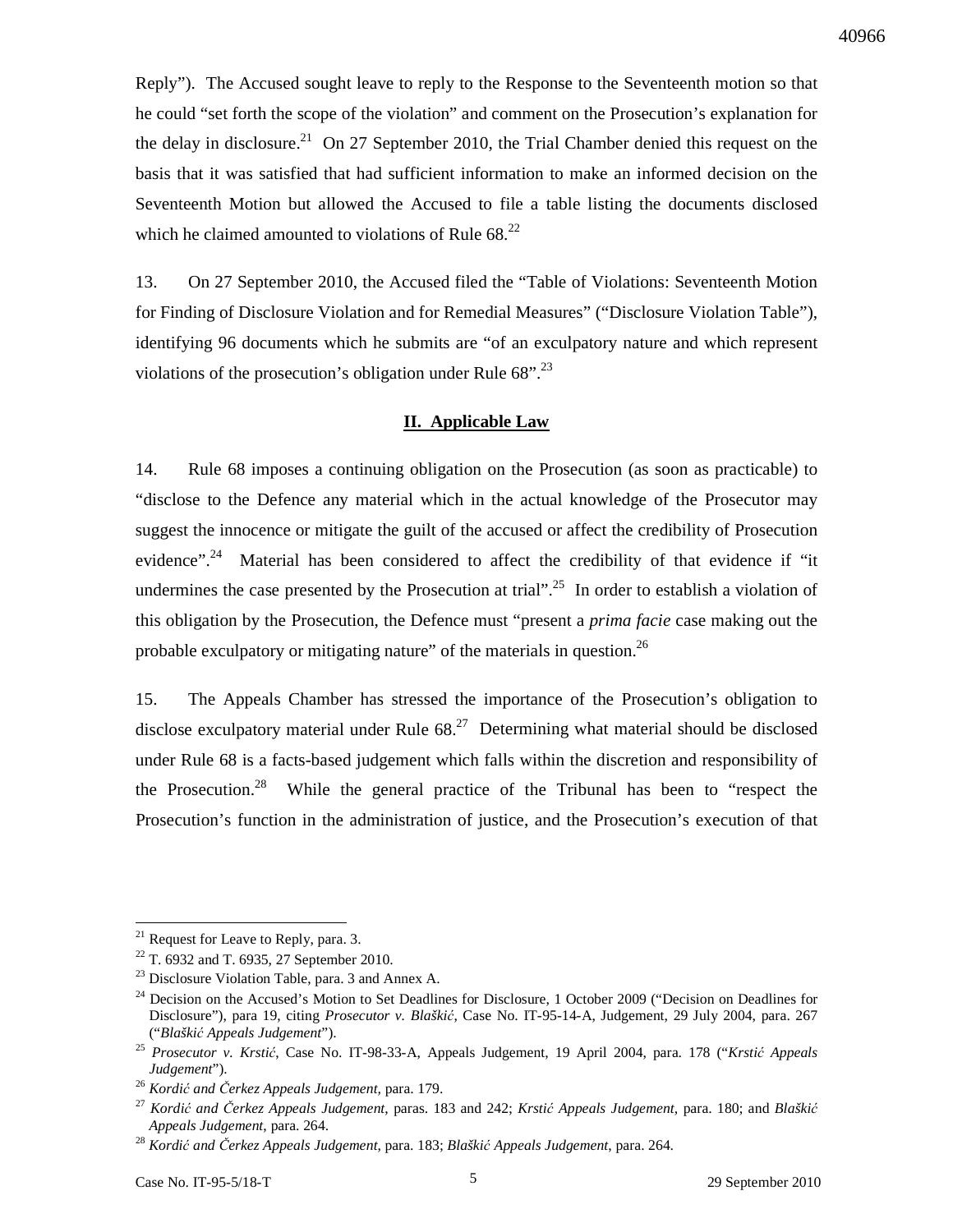function in good faith", $^{29}$  that does not excuse a failure to disclose exculpatory material "as soon as practicable" in accordance with Rule 68.

16. An assessment of whether material has been disclosed "as soon as practicable" will depend on whether the Prosecution "has sufficiently accounted for its own conduct", $30$  or whether there was an "inordinate amount of time before disclosing material in this case, and [whether the Prosecution] has failed to provide a satisfactory explanation for the delay".<sup>31</sup> While the Appeals Chamber has recognised the practical difficulties for the Prosecution in discharging its Rule 68 obligations when dealing with large volumes of evidence, it has concluded that "notwithstanding the practical difficulties encountered by the Prosecution, […] evidence of an exculpatory nature must also be disclosed to the defence forthwith".<sup>32</sup>

17. Rule 68 *bis* provides that a Trial Chamber may, *proprio motu* or at the request of either party, decide on sanctions to be imposed on a party which fails to comply with its disclosure obligations under the Rules. In determining the appropriate remedy (if any), the Chamber has to examine whether or not the accused has been prejudiced by a breach of Rule  $68.^{33}$ 

#### **III. Discussion**

18. Having considered the 13 examples identified in the Seventeenth Motion and the 83 additional examples identified in the Disclosure Violation Table, the Trial Chamber finds that some of the material disclosed in the batch of documents is potentially exculpatory.<sup>34</sup> It follows that these documents should have been disclosed to the Accused "as soon as practicable" pursuant to Rule 68. Indeed, in disclosing all this material pursuant to Rule 68, the Prosecution appears to acknowledge its potentially exculpatory nature. While the Chamber recognises that Rule 68 necessarily imposes a continuing obligation on the Prosecution, it will assess whether the material that is the subject of the Motion was disclosed "as soon as practicable", taking into consideration the date when it came into the Prosecution's possession and the date of its provision to the Accused, in addition to any other relevant circumstances.

<sup>29</sup> *Kordi*ć *and* Č*erkez Appeals Judgement*, para. 183.

<sup>30</sup> *Kordi*ć *and* Č*erkez Appeals Judgement,* paras. 209 and 243.

<sup>31</sup> *Krsti*ć *Appeals Judgement*, para. 197.

<sup>32</sup> *Kordi*ć *and* Č*erkez Appeals Judgement*, para. 243; *see also Krsti*ć *Appeals Judgement*, para. 180 and *Blaški*ć *Appeals Judgement*, para. 265 which acknowledge the additional burden that a broad interpretation of Rule 68 imposes on the Prosecution "in terms of the volume of material to be disclosed, and in terms of the effort expended in determining whether material is exculpatory".

<sup>33</sup> *Kordi*ć *and* Č*erkez Appeals Judgement*, para. 179; *Blaški*ć *Appeals Judgement*, para. 268.

<sup>&</sup>lt;sup>34</sup> While the Chamber has not engaged in a document by document analysis of the 96 examples identified in Annex A of the Disclosure Violation Table to determine whether each document is indeed exculpatory, the Chamber is satisfied based on the descriptions provided by the Accused that at least some of the material disclosed in the batch of documents fall within the scope of Rule 68 and should have been disclosed "as soon practicable".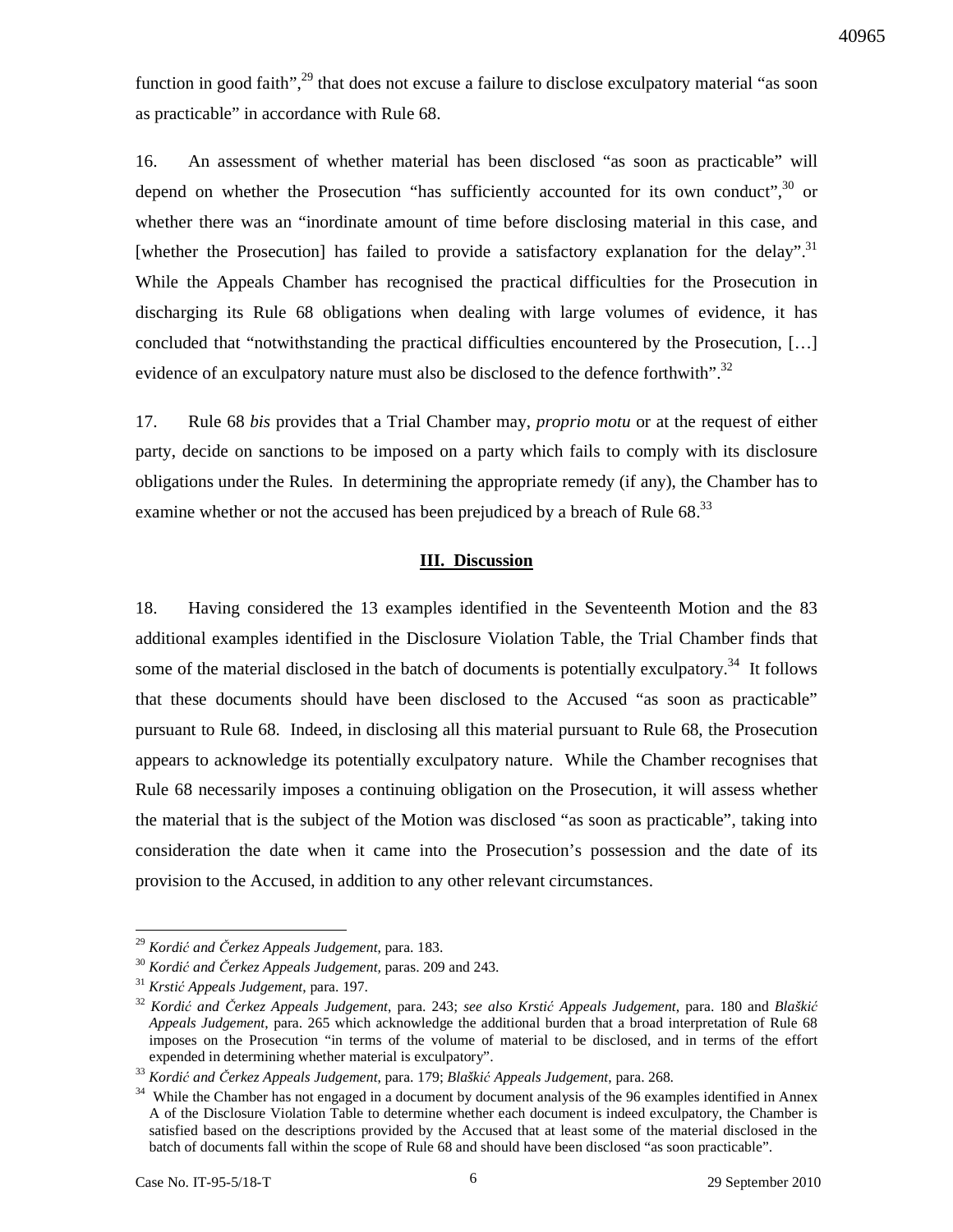19. Having considered the information provided in Confidential Appendix A to the Response to the Seventeenth Motion, the Trial Chamber recognises that there were legitimate reasons for the initial delay in review by the Prosecution of the DVD Material and the Hard Drive Material. With respect to the DVD Material, these issues were resolved by 28 January 2010, when the Prosecution's Evidence Unit commenced processing this material.<sup>35</sup> While the Prosecution "cannot be expected to disclose material which – despite its best efforts – it has not been able to review and assess",<sup>36</sup> in assessing the best efforts of the Prosecution the Chamber will consider whether it took "an inordinate amount of time before disclosing material in this case, and [whether the Prosecution] has failed to provide a satisfactory explanation for the delay". $37$ 

20. The Trial Chamber is not satisfied that the DVD Material was disclosed "as soon as practicable" given the delay from the time the review process commenced on 28 January 2010, until the partial disclosure of Sarajevo-related documents on 16 June 2010, and of the remaining documents on 31 August 2010. The Prosecution has failed to provide a satisfactory explanation for this delay. Therefore, the Chamber finds that there was a violation of Rule 68 with respect to the disclosure of the DVD Material.

21. With respect to the Hard Drive Material, given the nature of the materials and the issues raised in Confidential Appendix A to the Response to the Seventeenth Motion, the Trial Chamber is satisfied that the Prosecution had continuing technical and practical difficulties in reviewing the material since it was received in The Hague on 23 March  $2010^{38}$  Those difficulties can be attributed to the nature of the Hard Drive Material and do not reflect a deficiency in the Prosecution's review process. In this case, the Chamber is satisfied that the Prosecution has acted in good faith and took all reasonable steps to ensure that the Hard Drive Material was disclosed to the Accused as soon practicable. Therefore, the Chamber finds that despite the delay between receipt of the material and its disclosure to the Accused, the Prosecution did not breach Rule 68 by disclosing the Hard Drive Material on 31 August 2010.

22. As noted above, the Chamber already granted the relief requested by the Accused in the Motion, namely a temporary suspension of the hearing of evidence, irrespective of whether the Prosecution had breached its Rule 68 obligations in relation to the disclosure of the DVD Material and the Hard Drive Material. Having now concluded that the Prosecution did breach its Rule 68 obligations with regard to the former, the relief requested for that breach has become

 $\ddot{\phantom{a}}$ 

<sup>&</sup>lt;sup>35</sup> Response to the Seventeenth Motion, Confidential Appendix A, para. 3.

<sup>36</sup> *Krsti*ć *Appeals Judgement*, para. 197; *Blaški*ć *Appeals Judgement*, paras. 274-275.

<sup>37</sup> *Krsti*ć *Appeals Judgement,* para. 197; *Kordi*ć *and* Č*erkez Appeals Judgement*, para. 209.